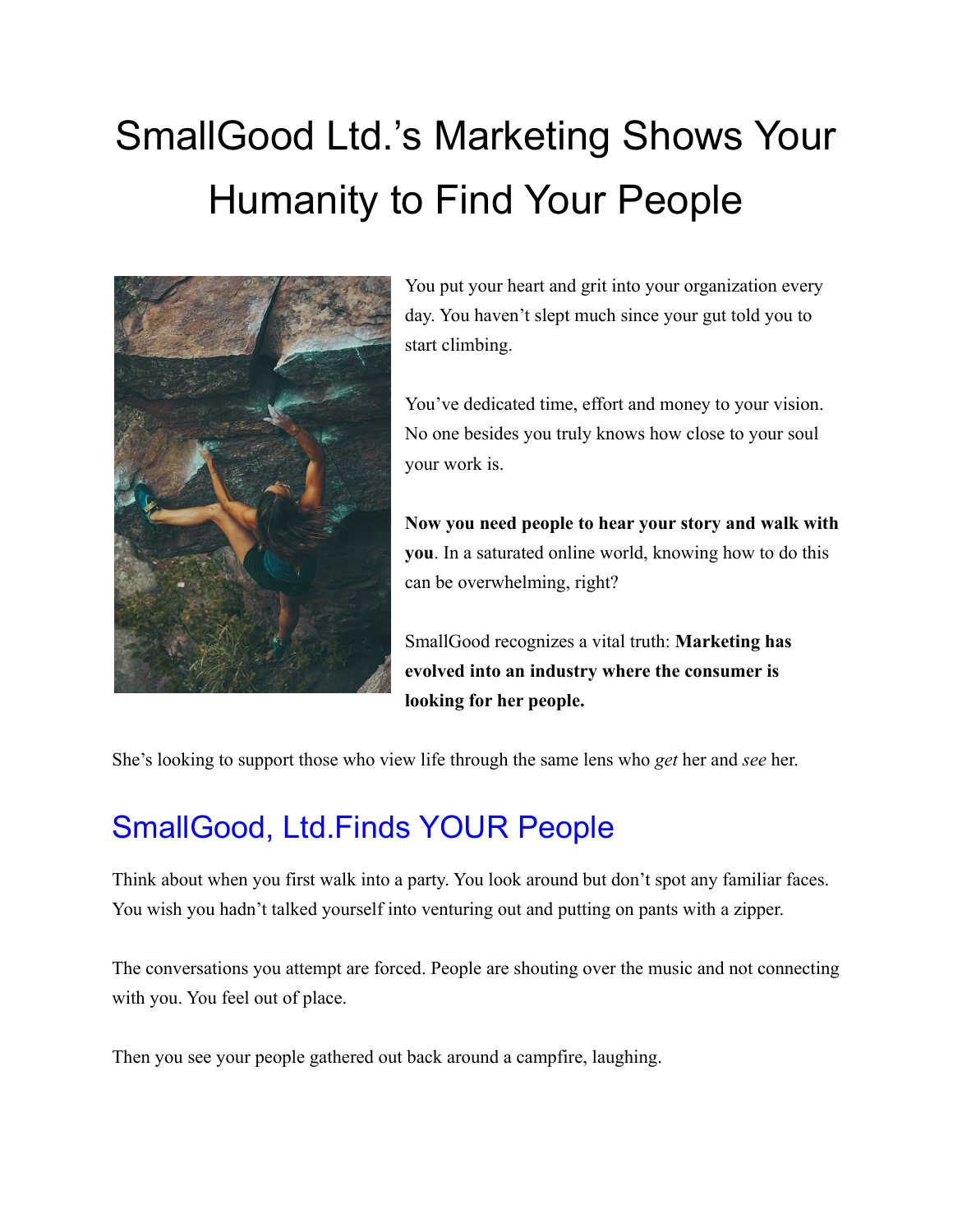You raise your arms to wave, but mostly to air out your pits with a sigh of relief.

Your friends say, "Hey! Join us!" They introduce you to others in the circle you've never met, and the same comfort is found. You know you don't have to explain or defend yourself there. You don't have to shout to be heard.

You can be you. You are accepted and welcomed without trying hard or forcing it.

### *That's* **how authentic, quality marketing should feel.**

Easy conversations where words make an impact and resonate. Trust is built within a shared experience. We tell your story and intention, and your consumers— your people—know they're in the right place because of the raw honesty without ego or gimmicks.

### We Tell Your Story, So Others Will Follow

Look, we can't pretend the world is an easy place. The past couple of years have compressed us to our limits. What has emerged as a result is a collective search for what's important and meaningful. **A consumer is now looking to support those who look outward, not inward because the world has moved her.**

We set out on our own to create SmallGood with a vision to focus on purpose-driven businesses that do good in the world. Businesses who see the shitstorm and don't run from it, but run *to* it, asking, "How can I help?" even when they feel the weight of hopelessness and the humility of there being no quick fixes.

These are our people at the campfire we flock to. We tell [their stories](https://www.wearesmallgood.com/work) with ease and authenticity.

Consumers crave this. They've seen and felt too much to tolerate shallow words. They smell fake a mile away. They sense when our words are just puppet strings meant to make money.

#### **Marketing is now about building relationships based on shared values.**

Consumers want *you* —all of you.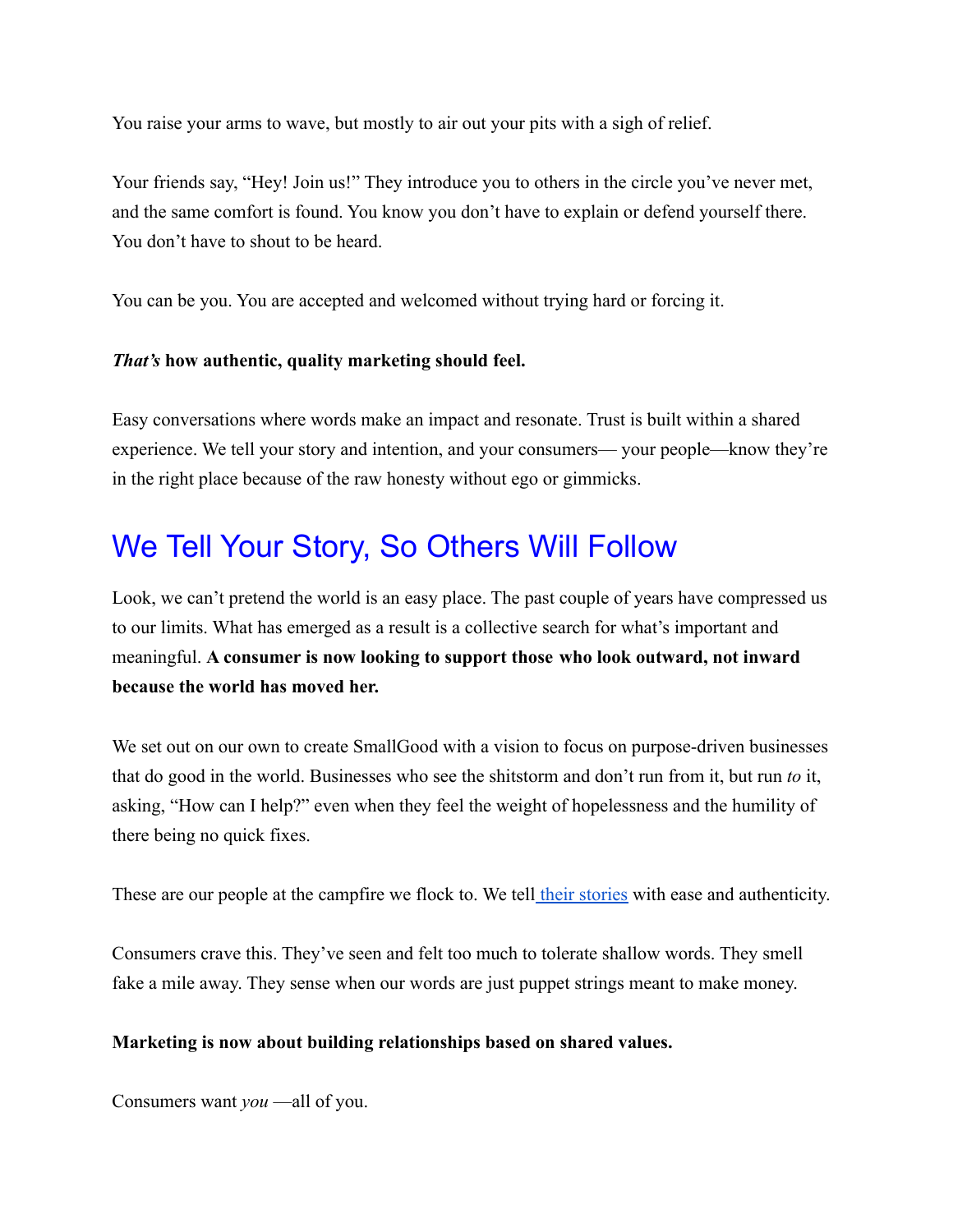Sure, we could slap a catchy phrase on your organization and let you float at the surface by saying generic things that dance around sincerity. What's more effective is when we get you to pull back the curtain to show your consumers the vulnerable heartbeat of your business.

#### **By doing this, you are saying, "Look. I'm just like you. I get it. I feel it, too."**

You become the welcoming friend at the campfire who attracts your people to you.

Going this route that carries more depth can be intimidating, right? It's asking you to share your vision and what makes you come alive. This might not be in your comfort zone, but it's where we shine.

You've done the hard work of starting your own business, so you don't have to work hard now to tell your story. Once you share it with us as sloppily and scribbly as you want, we craft it into marketing that lands and gets planted in the right place.

When we tell your story, we're not doing it to give you flowery praise (even though you deserve it). We do it to connect with consumers, who are often on a quest to have their faith in humanity restored.

**Consumers listen closer when they see themselves in an organization. That's not a cheap marketing tactic, but a valid human desire.**

# SmallGood Marketing: Shared Humanity + Honesty

When we tell your story in a way that sheds light on our shared human experience, we don't instantly make the world a better place. We are simply pausing to link arms to create a small sliver of light in the midst of what I call the "suck-isms" in the world.

When we are open, we admit it's a struggle to do good in the world. By doing that, we open the door to quality conversation instead of drowning in toxic positivity that ignores the obstacles and creates marketing that is nothing more than fluff and more noise.